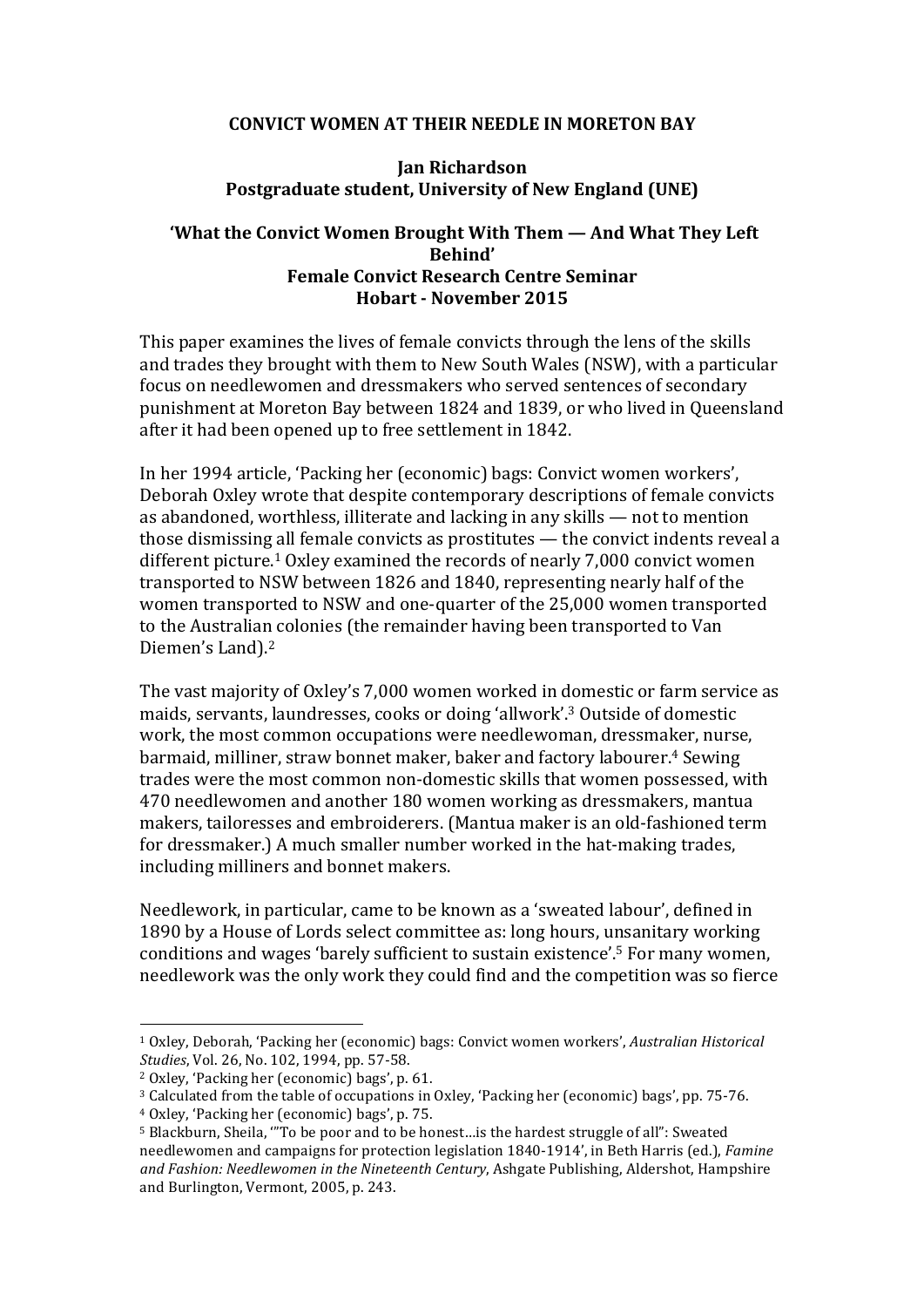and the pay so poor that some resorted to prostitution to supplement their earnings. 6

In total, 10% of Oxley's sample were employed in sewing or hat-making trades, 1% were nurses or midwives, and 2% performed a multitude of jobs, many of which were skilled, including artificial flower maker, chair carver, distiller, fishing net maker, glass polisher, governess, lace maker, ladies' hairdresser, ostrich feather dresser and upholsterer – to name but a few. The remaining  $87\%$ were domestics of some kind.<sup>7</sup>

Oxley writes that we should not dismiss women working as domestics as unskilled just because they did not complete formal apprenticeships. Kitchenmaids, for instance, spent years in an informal apprenticeship to become cooks.<sup>8</sup> And while women who did 'allwork' are generally considered unskilled, Oxley says that an argument could be made that they were the *most* skilled as they performed all jobs in a household. $9$ 

Oxley also famously said that the reason many historians have 'undervalued convict women' and dismissed them as unskilled is 'because they undervalue women's work'. $10$  In fact, she says:

Convict women were economically well-equipped, and could have played a pivotal role. The challenge now is to examine the actual roles women played in promoting the colonial economy.11

A challenge indeed! Especially when considering the small number of women sent to serve sentences of secondary punishment at Moreton Bay between 1824 and 1839, and the equally small number known to have lived in Queensland after free settlement began in  $1842 -$  in all, about 300 women. Unfortunately it is very difficult to trace most of these women, especially if they married and changed their surname or never reoffended. For this reason, several of the women I have traced for this paper were found in gaol records, however I do not want to give the impression that a large proportion of the female convicts linked with Queensland ended up in gaol or in trouble with the authorities  $-$  it is just that they are often the easiest to track down.

Reflecting Oxley's results, most of the 150 female convicts sent to Moreton Bay between 1824 and 1839 were in some type of domestic service, however the list of skilled and semi-skilled occupations held by the remaining women includes several sewing trades: needlewoman, mantua maker apprentice, sempstress, dressmaker, tailoress and embroiderer. Other occupations listed include shoe

 $6$  Blackburn, "To be poor and to be honest..."', p. 245.

<sup>&</sup>lt;sup>7</sup> Oxley, 'Packing her (economic) bags', p. 75.

<sup>8</sup> Oxley, 'Packing her (economic) bags', p. 72.

 $9$  Oxley, 'Packing her (economic) bags', p. 65.

<sup>&</sup>lt;sup>10</sup> Oxlev, 'Packing her (economic) bags', p. 68.

<sup>&</sup>lt;sup>11</sup> Oxley, 'Packing her (economic) bags', p. 73.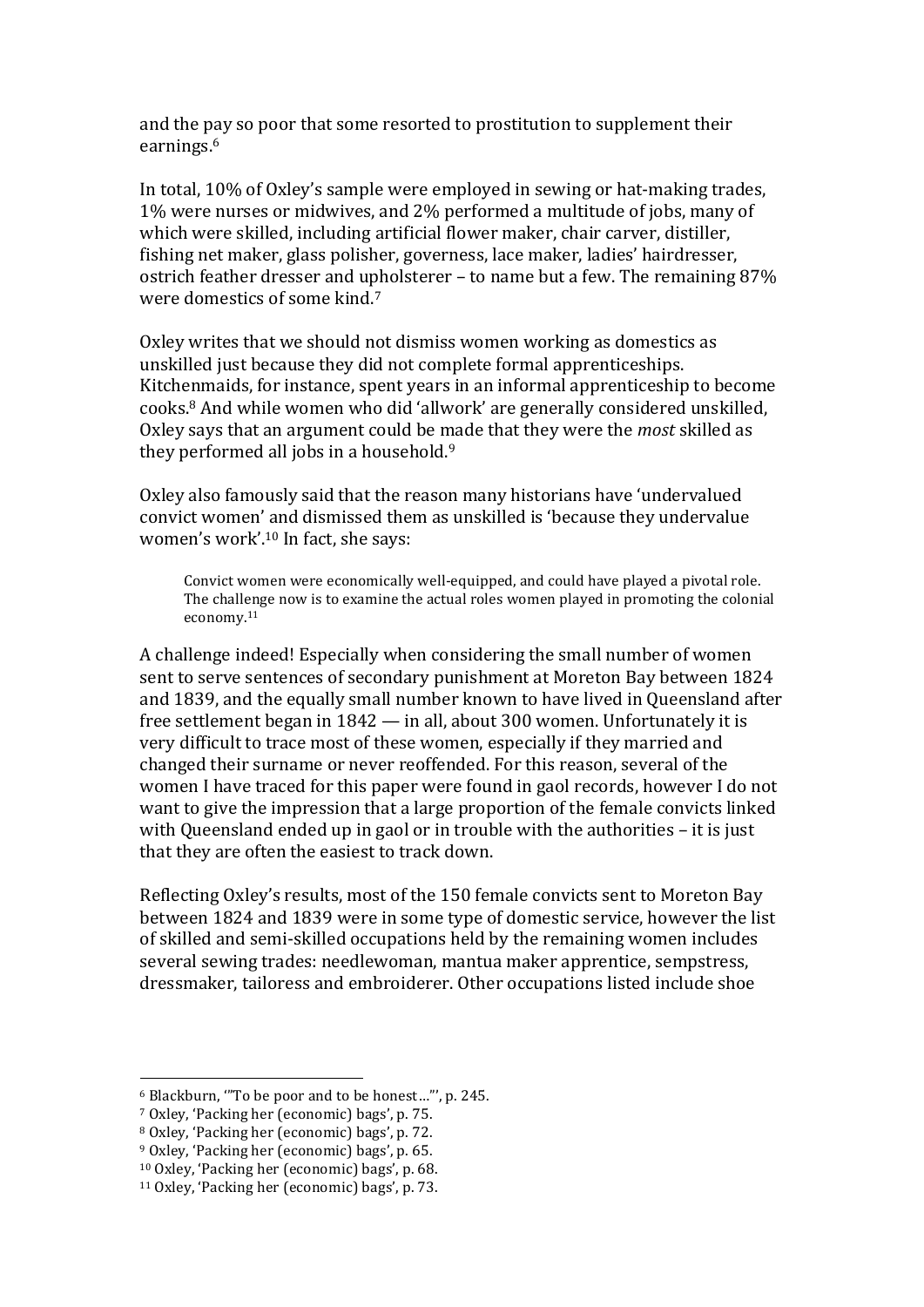binder, fringemaker, weaver, silk weaver, flax spinner, schoolmistress, shopkeeper and confectioner.<sup>12</sup>

The female prisoners' quarters at Moreton Bay, originally located on what is now Oueen Street in the city, were moved to Eagle Farm, several kilometres from the main penal settlement to stop fraternisation between the sexes. The female quarters included six cells, a school, a hospital and a 'needle room' for sewing. Convict women were assigned tasks including cooking, doing laundry, husking corn, farm work and making convict clothing from cloth woven by women at the Parramatta Female Factory.<sup>13</sup>

There are only small traces of evidence indicating that some women may have used their skills with the needle at Moreton Bay or after they returned to Sydney. In 1839 the Colonial Secretary's correspondence records that three needlewomen, Charlotte Bramwell, Mary Sullivan and Bridget O'Donnell, 'late of Moreton Bay whose original sentences have expired' and whose conduct had been 'extremely good' since arriving in Sydney were judged 'able to obtain a living by industry', though perhaps the convict authorities simply meant that the women were employable as servants.

Mary Burke and Catherine Byrne were mantua maker apprentices. Mary received her certificate of freedom 18 years after arriving in NSW and Catherine received hers six years after arriving; in both cases the certificates described them as mantua makers rather than mantua maker apprentices. Does this indicate that they worked as dressmakers well after their arrival in NSW? Unfortunately there is no evidence of this as a search of Trove failed to find any mention of Catherine or Mary.

Mary Ann Reid, a 19-year-old needlewoman and shoebinder, was transported to NSW on the *Roslin Castle* in 1830. After serving a term of secondary punishment at Moreton Bay she was returned to NSW, but there is no evidence that she worked in either of her trades. Instead, she was described as a servant when she was admitted to the Parramatta Gaol in 1842.

Ann Unwin, a tailoress born on Guernsey in the Channel Islands, was transported on the *Midas* in 1825. She was granted a certificate of freedom in October 1834 but two weeks later she was convicted of 'Stealing in a dwelling' and transported to Moreton Bay where she was one of several women working as assigned servants to married officers. In 1839 Ann was returned to Sydney and received a ticket of leave. In 1846 she was described as a needlewoman when she was

<sup>&</sup>lt;sup>12</sup> Oueensland State Archives (OSA), Chronological Register of Moreton Bay, Parts 1 and 3. For discussion of the Irish female convicts at Moreton Bay 1824-1839, see Jennifer Harrison, "The very worst class": Irish women convicts at Moreton Bay', in Bob Reece (ed.), *Irish Convict Lives*, Crossing Press, Darlinghurst, NSW, 1993, pp. 178-198.

<sup>&</sup>lt;sup>13</sup> J. G. Steele, *Brisbane Town in Convict Days 1824-1842*, University of Queensland Press, St Lucia, QLD, 1975, pp. 211, 220; Mamie O'Keefe, *Convicts at Moreton Bay, 1824-1859,* Royal Historical Society of Queensland, Brisbane, 2001, pp. 14-15; and, Gay Hendriksen, Trudy Cowley, Carol Liston, Parramatta Heritage Centre and University of Western Sydney, *Women Transported: Life* in Australia's Convict Female Factories, Parramatta City Council Heritage Centre, Parramatta, NSW, pp. 9, 51.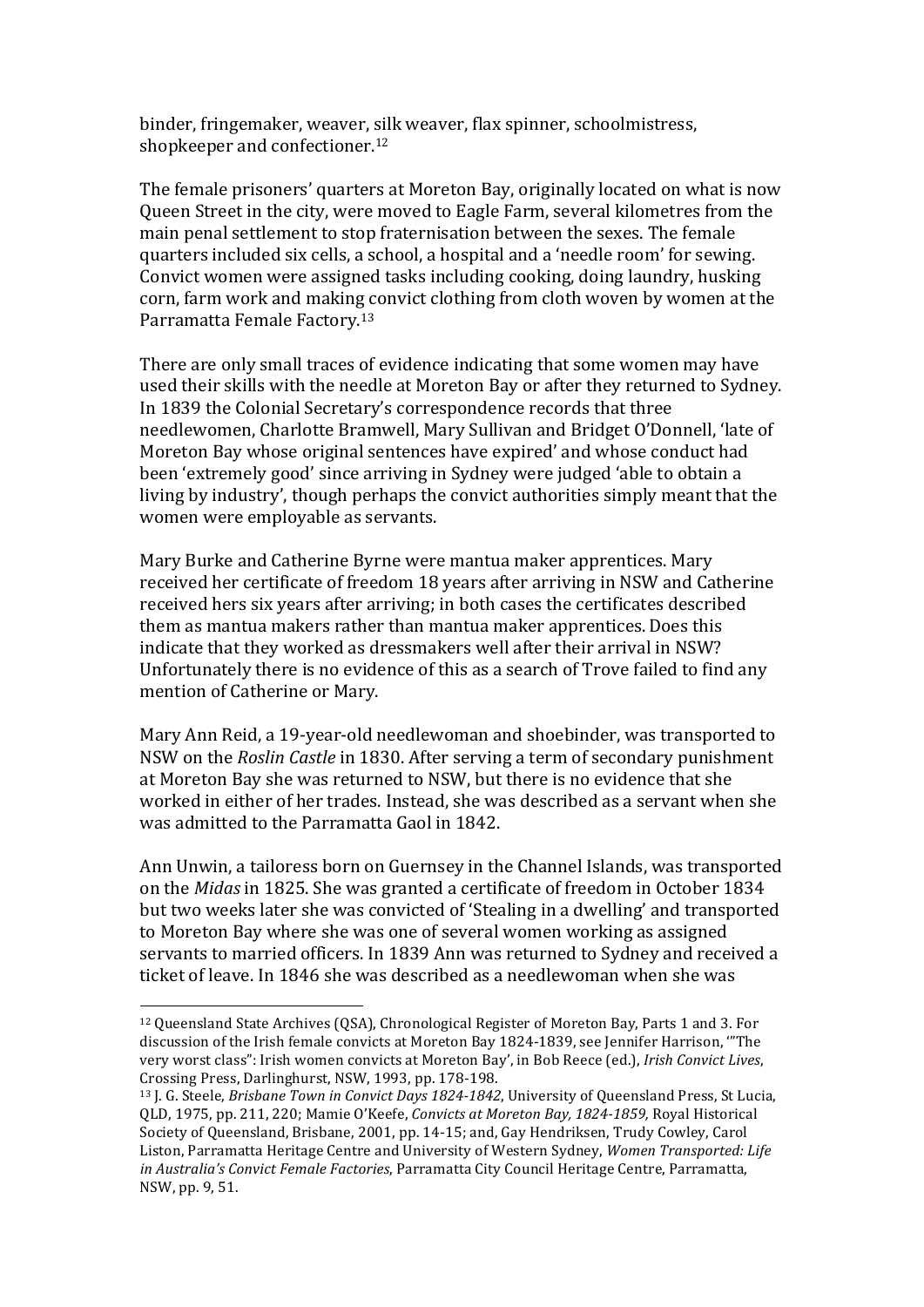admitted to the Darlinghurst Gaol, but when she was admitted again in 1852 to serve four months' hard labour for stealing a pair of slippers, she was listed as a servant.

Hannah Rigby, an embroiderer from Liverpool, arrived in NSW on the *Lord Sidmouth* in 1823. In the 1828 NSW census, Hannah was free by servitude and described as a 'sempstress', however her 1828 certificate of freedom describes her as a servant. In February 1830 Hannah was convicted of stealing thirty yards of ribbon with 'force and arms' and sent to Moreton Bay, where her husband was already serving a sentence of secondary punishment. After her sentence expired in 1837 she returned to Sydney but less than three months later she stole two hats and was sent back to Moreton Bay.

In May 1839, when the penal settlement closed Hannah remained at Moreton Bay as the assigned servant of the assistant colonial surgeon David Ballow. In July 1840 Ballow petitioned for a remission of Hannah's sentence, indicating that her conduct had been exemplary and she had never given him any cause for distrust or complaint. Hannah remained in Brisbane until she died in her home near Queen Street in 1853. There is no evidence that she worked as an embroiderer in Brisbane.

The Moreton Bay Book of Trials records that in September 1841, a convict woman named Catherine Carmondy, assigned to Mr Warner, was charged with 'Disobedience of orders in absenting herself without leave'. Carmondy said that she went to 'speak to a woman that she wanted to make a few Caps and a little Frock and that she was not two minutes absent' but she was sentenced to six days in solitary confinement on bread and water.

The population of Moreton Bay in 1841 was 200 persons. There were only 16 adult females, of which 13 were free, one was an ex-convict and two were assigned servants. The ex-convict was Hannah Rigby and one of the assigned servants was likely Catherine Carmondy. The other assigned servant may have been Jane Appleyard, transported to NSW on the *Mary* in 1835. She was a 19year-old mantua maker from York. Like Catherine Carmondy, she did not serve a sentence of secondary punishment at Moreton Bay. Instead, she was sent north as an assigned servant to the Clerk of Works, Andrew Petrie. Jane is possibly the woman that Catherine went to see about making some caps and a frock.

On 28 February 1842, three weeks after the district was opened to free settlement, Jane Appleyard was charged with 'being drunk & disorderly at Mr. Petrie's house'. She was found guilty and sent to the Female Factory at Parramatta. Jane remained in NSW and in 1843 she was granted a certificate of freedom which described her as a servant. Jane married a ticket-of-leave man, John Kay, in 1848 and they raised a family at Pretty Plains in NSW.

Once Moreton Bay opened up to free settlement, convict women with tickets of leave or who had already obtained their freedom began to arrive. Mary Ann Young, a 28-year-old needlewoman, arrived in NSW on the *Whitby* in 1839. When she was admitted to the Bathurst Gaol in 1846 and the Brisbane Gaol in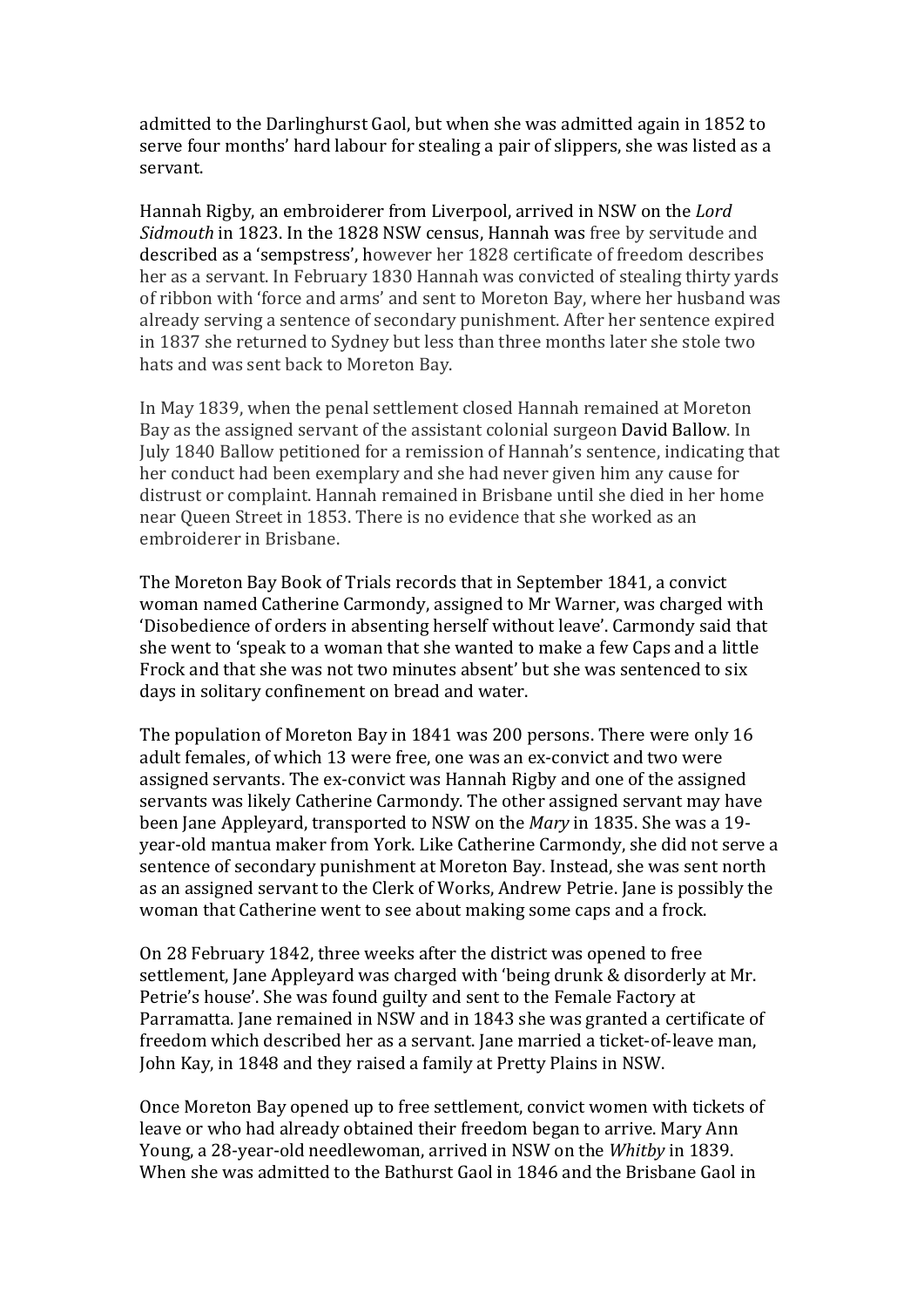1853 she described herself as a needlewoman but in 1863 the Bathurst Gaol register describes her as a 'House Servant'. Agnes Connor also arrived on the *Whitby* in 1839. The indent recorded her trade as country servant, however she was admitted to the Brisbane Gaol multiple times between 1850 and 1861 and on five of these occasions Agnes was described as a needlewoman.

By 1851, the NSW census showed that 107 female convicts and ex-convicts were living in the 'Northern District' of Moreton Bay and the Darling Downs, and others continued to arrive throughout the 1850s and 1860s. One of these women was Sophia Grantham, a bonnet maker, who was transported to Van Diemen's Land on the *Rajah* in 1841.

On their journey to Australia, the women on board the *Rajah* sewed a beautiful quilt which was presented to the Lieutenant-Governor's wife, Lady Jane Franklin, and is now in the collection of the National Gallery of Australia.<sup>14</sup> As a bonnet maker with sewing skills, Sophia would almost certainly have made a contribution, if not a significant contribution, to the quilt. Sophia married John Tregilgus in Hobart in 1845, however the family moved north during the late 1850s and their names regularly appear in Queensland newspapers as proprietors of various hotels in the Rockhampton area from 1860 onwards. There is no mention, however, of Sophia working as a bonnet maker.

The earliest advertisements for a dressmaker or needlewoman that I have been able to locate in the *Moreton Bay Courier* are dated July 1846.<sup>15</sup> After this there were regular advertisements for dressmakers and milliners, but so far they all appear to be emigrant women. So in many ways I feel that I have failed in my search for convict women working as needlewomen and dressmakers in Moreton Bay and Queensland, but on the other hand I think the lack of evidence speaks to three important factors:

Firstly, that convict women may have been needlewomen working punishing hours for pitiful wages in the British Isles, but in Australia they started out as assigned servants using a whole variety of skills, including sewing. Many married quickly and raised large families, again mostly likely regularly using their needlework skills.

Secondly, female ex-convicts who worked as needlewomen in the colonies would have done sewing from home and advertised in their local neighbourhood by word of mouth, so the fact that they are invisible in the newspapers does not mean that they did not carry out their trade.

And thirdly, convict women faced intense competiton from the large numbers of needlewomen, dressmakers and milliners who were arriving as free emigrants from the British Isles, France and elsewhere in Europe.<sup>16</sup> In 1839, the *Sydney* 

<sup>&</sup>lt;sup>14</sup> Robert Bell, 'The Rajah quilt 1841', National Gallery of Australia, Canberra, last updated [n.d.], <http://nga.gov.au/rajahquilt/>.

<sup>&</sup>lt;sup>15</sup> 'Mrs. Costin' [advertisements], *Moreton Bay Courier*, 4 and 11 July 1846, p. 3.

<sup>&</sup>lt;sup>16</sup> For instance, see 'Ship news', *Sydney Gazette*, 7 May 1842, p. 3.